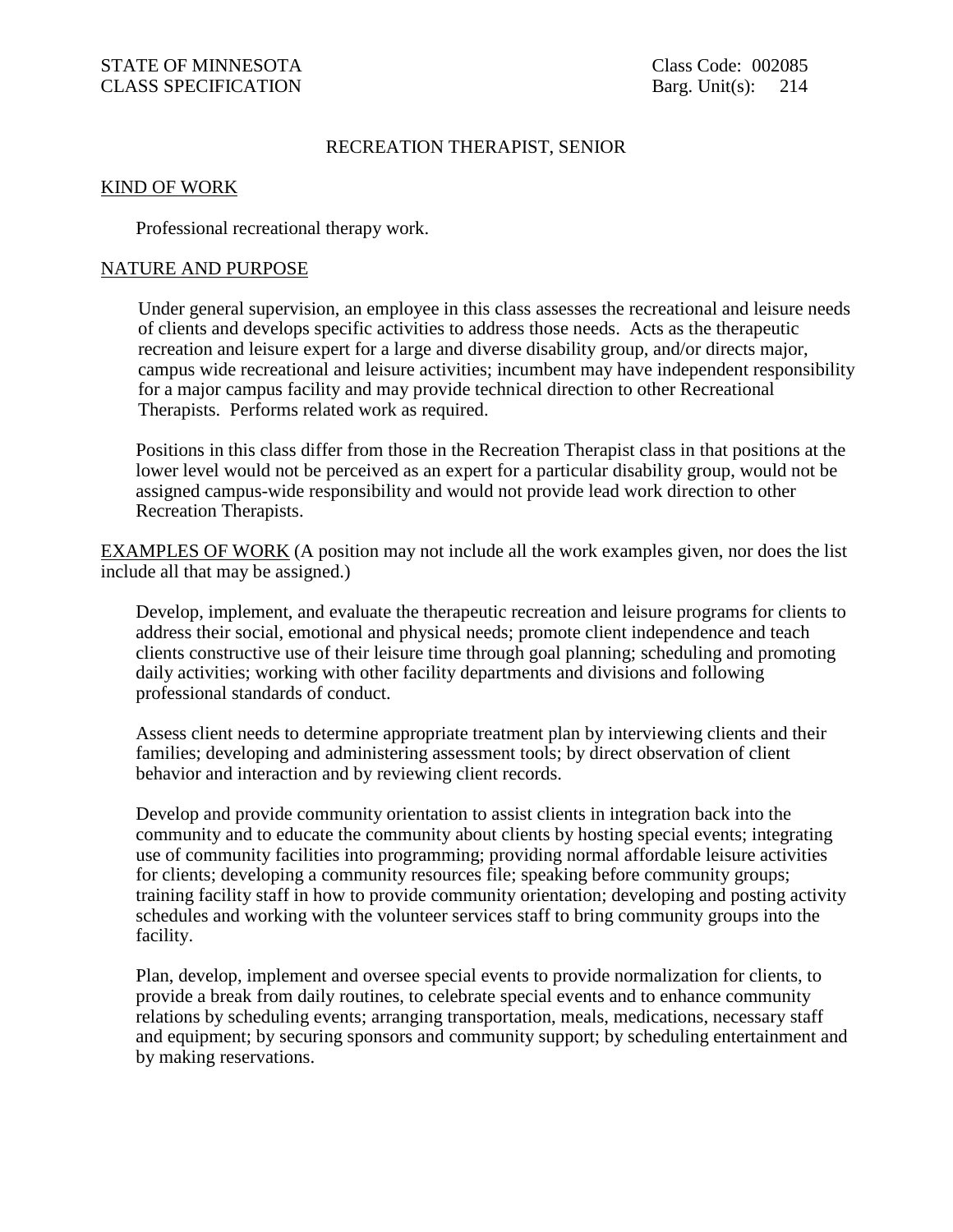Escort clients to activities off the facility grounds to teach them alternative leisure interests and appropriate social skills, to allow them to participate in community events and to provide them an opportunity to learn to function within the community by using private and public transportation and community resources (e.g., bowling alley, swimming pool, playground); assisting clients to choose appropriate apparel and equipment; making reservations and arranging for additional staff support.

Ensure resident safety and health so that clients experience positive leisure experiences and programming conforms to appropriate standards and regulations by proposing and complying with facility policies and procedures; assuring the staff assisting with therapeutic leisure activities have proper credentials; orienting staff to applicable policies and procedures, having available and properly using safety equipment; being aware of client medication needs; and knowing and following safety procedures.

 Supervise work program participants so that vocational training goals are achieved by monitoring daily work assignments.

 Seek and manage funds to produce therapeutic leisure programs and stay within budgetary constraints by choosing financially affordable activities; estimating the costs of events; submitting budget requests; soliciting funds from outside sources; arranging fund raising events; utilizing money from client accounts and teaching money-management courses to clients.

Participates as a member of a multi-disciplinary team to assess and address client needs in a consistent cross-disciplinary manner, provide insight into the social and leisure interactions of clients, and to assist in the client's re-admission to the community by interviewing and observing clients; attending meetings; providing input relative to the therapeutic recreational and leisure treatment and documenting client participation and progress.

Develop quality assurance criteria to measure program effectiveness, interpret data, implement program improvements and ensure compliance with applicable regulations and standards by utilizing a monitoring and evaluation plan; determining what should be monitored; employing appropriate monitoring, evaluation and data analysis techniques; meeting with peers and effecting changes or adaptations in programs.

 Write progress notes, reports and assessments to chart observations of clients and their progress toward program goals, monitor client activities, and conform with applicable standards and regulations by completing forms; understanding and conforming to regulatory mandates and conferring with other staff.

Train direct care staff in therapeutic leisure and recreation therapy techniques to ensure the safety of and positive experience for clients, to assure staff understand the role of therapeutic recreation and leisure activities in a client treatment program, to ensure program consistency and to prevent and ensure appropriate management of crisis situations by providing job coaching, on-the-job training, department orientation, classroom training and small group work.